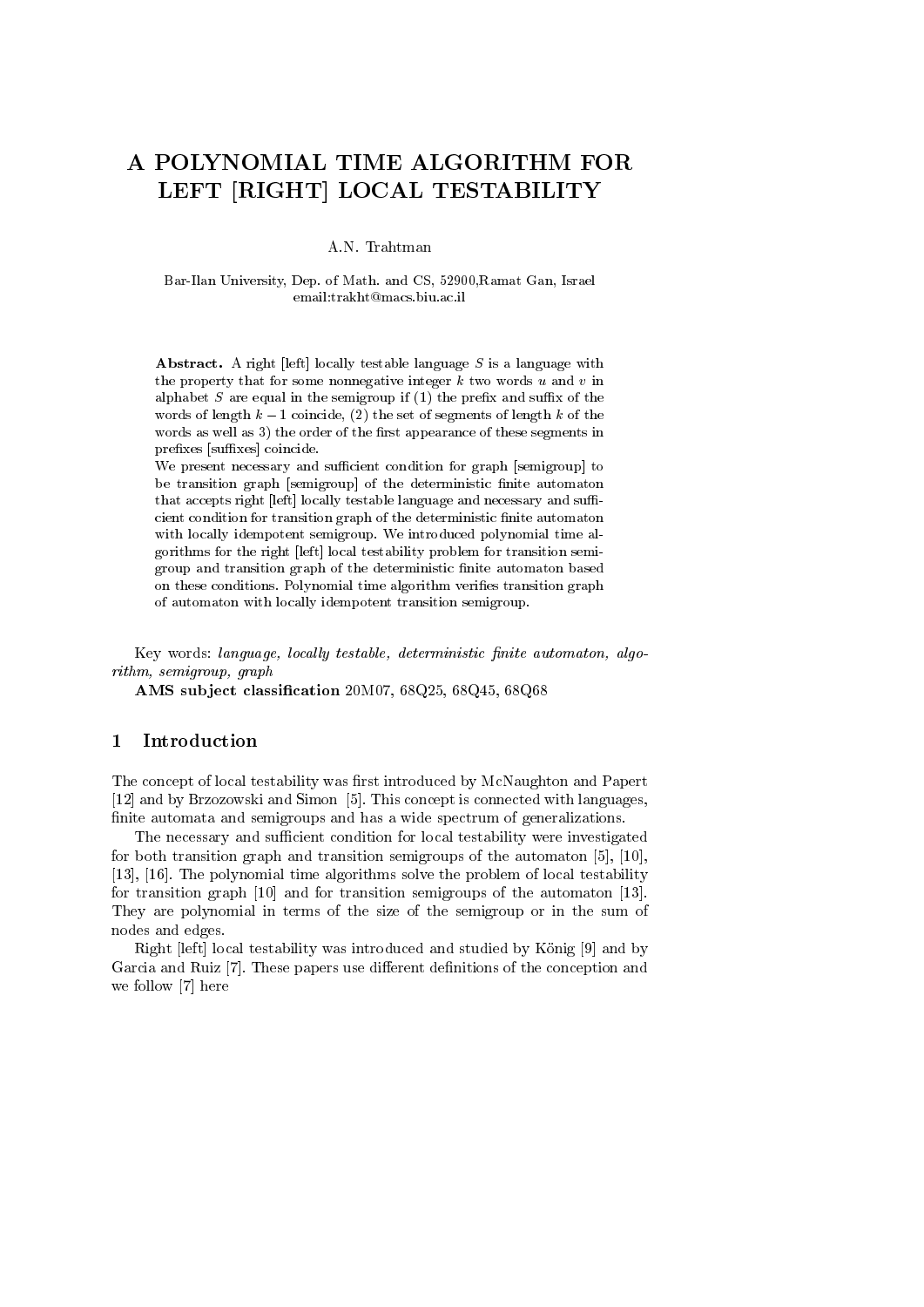**Theorem 11** [7] A finite semigroup S is right [left] locally testable iff it is locally *idempotent and locally satisfies the identity*  $xyx = xy$  *[xyx = yx]*.

For conception of local idempotency see, for instance, [6]. The varieties of semigroups defined by considered identities are located not far from atoms in the structure of idempotent varieties [4].

We present in this work necessary and sufficient condition for right [left] local testability for transition graph of the DFA and for the local idempotency of the transition semigroup on the corresponding transition graph. We improve necessary and sufficient condition for right [left] local testability from [7] for transition semigroup. On the base of these results, we introduced a polynomial time algorithm for the right [left] local testability problem for transition semigroup and transition graph of the deterministic finite automaton and for checking the transition graph of the automaton with locally idempotent semigroup.

These algorithms are implemented in the package TESTAS. The package checks also whether or not a language given by its minimal automaton or by syntactic semigroup of the automaton is locally testable, threshold locally testable, strictly locally testable, or piecewise testable [2], [15].

# 2 Notation and definitions

Let  $\Sigma$  be an alphabet and let  $\Sigma^+$  denote the free semigroup on  $\Sigma$ . If  $w \in \Sigma^+$ , let |w| denote the length of w. Let k be a positive integer. Let  $i_k(w)$  [ $t_k(w)$ ] denote the prefix [suffix] of w of length k or w if  $|w| < k$ . Let  $F_k(w)$  denote the set of segments of w of length k. A language L [a semigroup S] is called right [left] k-testable if there is an alphabet  $\Sigma$  [and a surjective morphism  $\phi : \Sigma^+ \to S$ ] such that for all  $u, v \in \Sigma^{+}$ , if  $i_{k-1}(u) = i_{k-1}(v), t_{k-1}(u) = t_{k-1}(v), F_k(u) = F_k(v)$ and the order of appearance of these segments in prefixes [suffixes] in the word coincide, then either both u and v are in L or neither is in  $L \left[ u\phi = v\phi \right]$ .

An automaton is right *[left]* k-testable if the automaton accepts a right [left] k-testable language.

A language  $L$  [a semigroup  $S$ , an automaton  $A$ ] is *right [left] locally testable* if it is right [left]  $k$ -testable for some  $k$ .

 $|S|$  is the number of elements of the set S.

A semigroup  $S$  is called semigroup of left  $[right]$  zeroes if  $S$  satisfies the identity  $xy = x$  [ $xy = y$ ].

A semigroup S has a property  $\rho$  locally if for any idempotent  $e \in S$  the subsemigroup  $eSe$  has the property  $\rho$ .

So a semigroup S is called *locally idempotent* if  $eSe$  is an idempotent subsemigroup for any idempotent  $e \in S$ .

A maximal strongly connected component of the graph will be denoted for brevity as  $SCC$ , a finite deterministic automaton will be denoted as DFA. A node from an  $SCC$  will be called for brevity as an  $SCC - node$ .  $SCC$ -node can be defined as a node that has a right unit in transition semigroup of the automaton.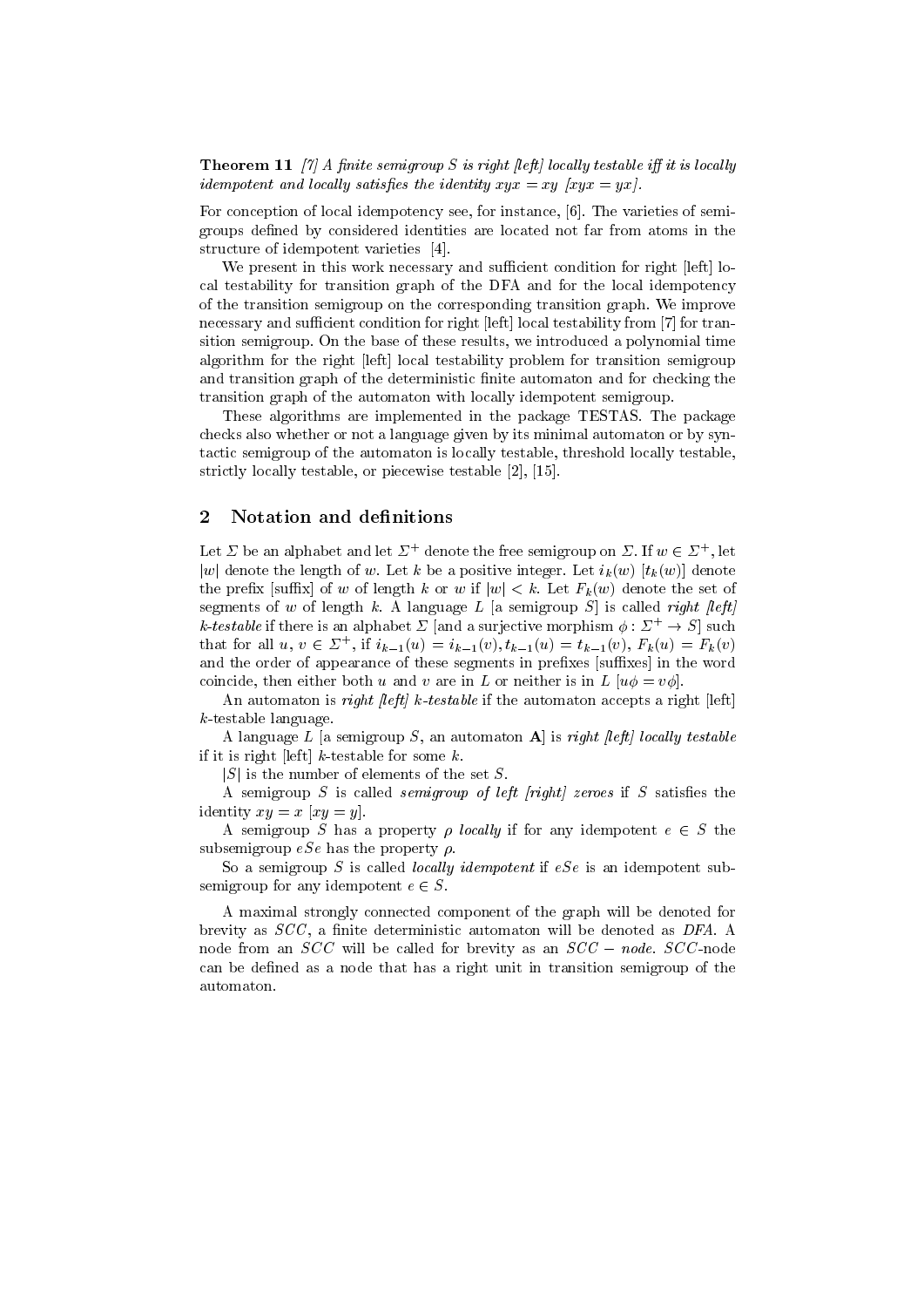$|I|$  denotes the number of nodes of the graph  $I$ .

 $\varGamma^i$  denotes the direct product of i copies of the graph  $\varGamma$ . The edge  $(\mathbf{p}_1,...,\mathbf{p}_n) \to$  $(\mathbf{q}_1, ..., \mathbf{q}_n)$  in  $\Gamma^i$  is labelled by  $\sigma$  iff for each i the edge  $\mathbf{p}_i \to \mathbf{q}_i$  in  $\Gamma$  is labelled by  $\sigma$ .

The graph with only trivial SCC (loops) will be called acyclic.

If an edge  $\mathbf{p} \to \mathbf{q}$  is labelled by  $\sigma$  then let us denote the node **q** as  $\mathbf{p}\sigma$ .

We shall write  $p \succeq q$  if the node q is reachable from the node p or  $p = q$  $(p \succ q$  for distinct  $p, q$ ).

In the case  $p \succeq q$  and  $q \succeq p$  we write  $p \sim q$  (that is p and q belong to one  $SCC$  or  $\mathbf{p} = \mathbf{q}$ ).

### 3 Transition graph of deterministic finite automaton

#### 3.1 Graph of DFA with locally idempotent transition semigroup

**Lemma 31** Let  $S$  be the transition semigroup of a deterministic finite automaton and let  $\Gamma$  be its transition graph. Let us suppose that for three distinct nodes  $\mathbf{p}, \mathbf{q}, \mathbf{r}$  from  $\Gamma$  the node  $(\mathbf{p}, \mathbf{q}, \mathbf{r})$  in  $\Gamma^3$  is SCC-node, and  $(\mathbf{p}, \mathbf{q}) \succ (\mathbf{q}, \mathbf{r})$  in  $\Gamma^2$ . Then S is not locally idempotent.

Proof. Let us suppose that for the nodes  $\mathbf{p}, \mathbf{q}, \mathbf{r}$  from  $\Gamma$  the conditions of lemma hold. Therefore the nodes  $\mathbf{p}, \mathbf{q}, \mathbf{r}$  have a right unit  $e = e^2$ , whence  $\mathbf{p}e =$ **p**,  $q e = q$ ,  $r e = r$ . In view  $(p,q) \succ (q,r)$ , there exists an element  $s \in S$ such that  $ps = q$  and  $qs = r$ . Therefore  $pese = q$  and  $qese = r$ , whence  $\mathbf{p}(ese)^2 = \mathbf{r} \neq \mathbf{q} = \mathbf{p}ese$ . So  $\mathbf{p}(ese)^2 \neq \mathbf{p}ese$  and  $(ese)^2 \neq ese$ . Semigroup  $eSe$  is not an idempotent semigroup and therefore S is not locally idempotent.

**Lemma 32** Let  $S$  be the locally idempotent transition semigroup of a deterministic finite automaton and let  $\Gamma$  be its transition graph.

For any SCC-node  $(\mathbf{p}, \mathbf{q}) \in \Gamma^2$  and  $s \in S$  from  $\mathbf{p}s \succeq \mathbf{q}$  follows  $\mathbf{q}s \succeq \mathbf{q}$ .

Proof. Let us consider  $SCC$ -node  $(\mathbf{p}, \mathbf{q})$  from  $\Gamma^2$  such that  $\mathbf{p}s \succeq \mathbf{q}$ . The node  $(\mathbf{p}, \mathbf{q})$  has a right unit  $e = e^2$ , so  $\mathbf{p}e = \mathbf{p}$ ,  $\mathbf{q}e = \mathbf{q}$ . For some  $b \in S$  we have  $\mathbf{p} s b = \mathbf{q}$ . We can assume  $s = e s$ ,  $b = be$ .  $e s b e = (e s b e)^2$  in locally idempotent semigroup S. Therefore  $\mathbf{q} = \mathbf{p}esbe = \mathbf{p}(esbe)^2 = \mathbf{q}esbe = \mathbf{q}sbe$ . Thus we have  $\mathbf{q}s \succeq \mathbf{q}$ .

Lemma implies

Corollary 33 Let S be the locally idempotent transition semigroup of a deterministic finite automaton and let  $\Gamma$  be its transition graph.

Let us suppose that in  $\Gamma^2$  we have  $({\bf p},{\bf q}) \succ ({\bf q},{\bf r})$  and the node  $({\bf p},{\bf q})$  is an SCC-node. Then  $\mathbf{r} \sim \mathbf{q}$ .

**Lemma 34** Let  $S$  be transition semigroup of a deterministic finite automaton and suppose that in  $\Gamma^2$  we have  $(\mathbf{p}, \mathbf{q}) \succ (\mathbf{q}, \mathbf{p})$  for two distinct nodes  $\mathbf{p}, \mathbf{q}$ .

Then S is not locally idempotent.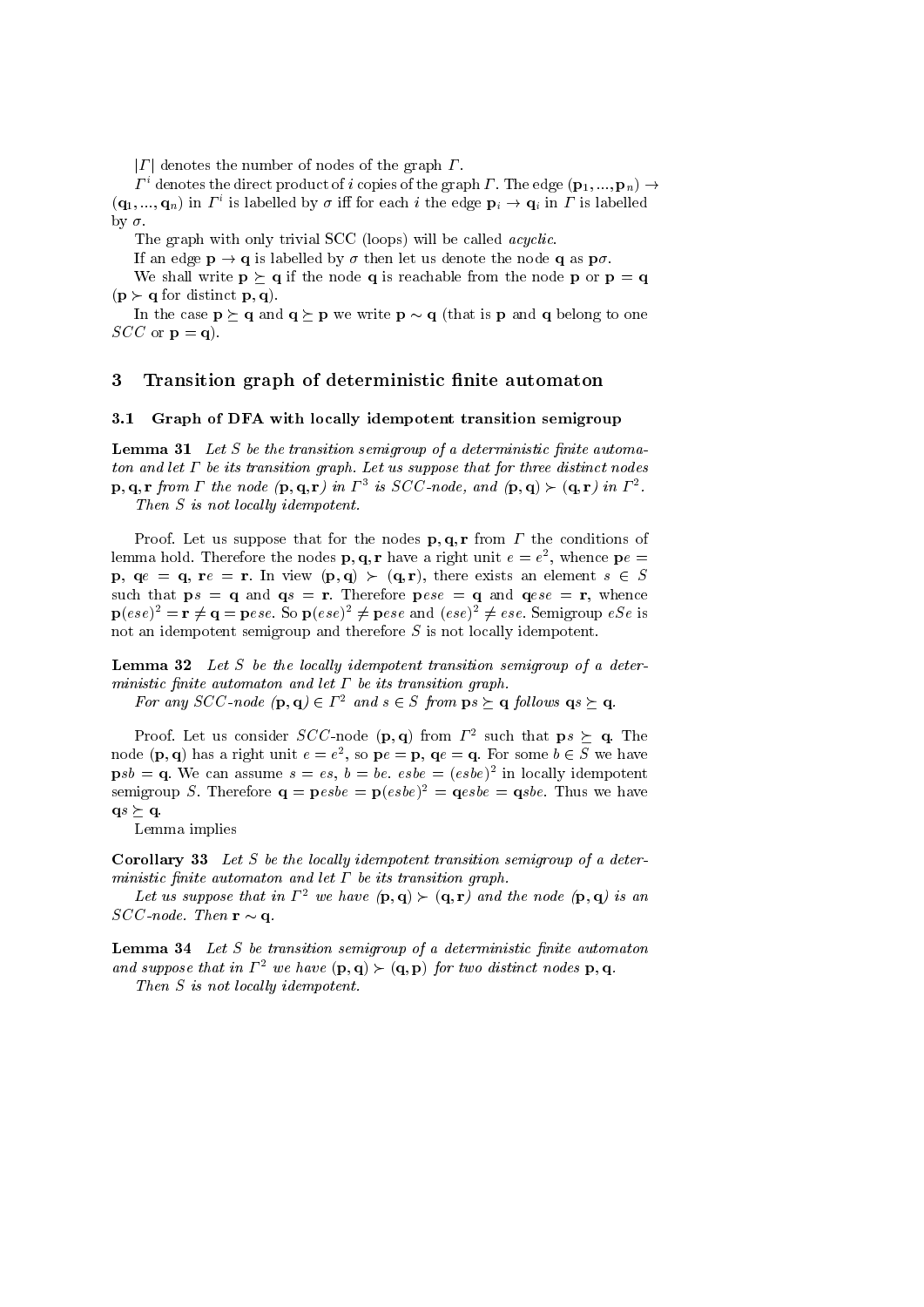Proof. We have  $\mathbf{p}s = \mathbf{q}$  and  $\mathbf{q}s = \mathbf{p}$  for some  $s \in S$ . So  $\mathbf{p}s^2 = \mathbf{p} \neq \mathbf{p}s = \mathbf{q}$ and  $\mathbf{p} = \mathbf{p} s^{2n} \neq \mathbf{p} s^{2n-1} = \mathbf{q}$ . Therefore  $s^{2n} \neq s^{2n-1}$  for any integer *n* because of  $p \neq q$ . Finite semigroup S contains therefore non-trivial subgroup, whence S is not locally idempotent.

Let us formulate the necessary and sufficient conditions for graph to be transition graph of DFA with locally idempotent transition semigroup.

**Theorem 35** Transition semigroup  $S$  of a deterministic finite automaton is locally idempotent iff

1.  $(\mathbf{p}, \mathbf{q}) \nsucc (\mathbf{q}, \mathbf{p})$  in  $\Gamma^2$  for any two distinct nodes  $\mathbf{p}, \mathbf{q},$ 

2. for any SCC-node  $(\mathbf{p}, \mathbf{q}) \in \Gamma^2$  and  $s \in S$  from  $\mathbf{p}s \succeq \mathbf{q}$  follows  $\mathbf{q}s \succeq \mathbf{q}$  and

3. for any SCC-node  $(\mathbf{p}, \mathbf{q}, \mathbf{r})$  of  $\Gamma^3$  with distinct components holds  $(\mathbf{p}, \mathbf{q}) \nsucc$  $(q, r)$  in  $\Gamma^2$ .

Proof. If S is locally idempotent then the condition 1 follows from lemma 34, condition 2 follows from lemma 32, condition 3 follows from lemma 31.

Suppose now that S is not locally idempotent. Then for some node  $p$  from  $\Gamma$ , idempotent e and element s from S we have  $p(ese)^2 \neq pese$ . Hence  $pe \neq pese$ and at least one of two nodes  $\mathbf{p}(ese)^2$ ,  $\mathbf{p}ese$  exists. If exists the node  $\mathbf{p}(ese)^2$  then the node pese exists too. So pese exists anyway. Therefore pe exists too and from  $(\mathbf{p}e, \mathbf{p}ese)ese = (\mathbf{p}ese, \mathbf{p}(ese)^2)$  in view of condition 2 follows  $\mathbf{p}(ese)^2 \succ \mathbf{p}ese$ , whence the node  $\mathbf{p}(ese)^2$  exists.

The node  $(\mathbf{p}e, \mathbf{p}ese, \mathbf{p}(ese)^2)$  is an  $SCC$ -node of  $\mathnormal{\Gamma}^3$  because all components of the node have common right unit e. Let us notice that  $p(ese)^2 \neq pese$  and  $pe \neq pese$ . We have  $(pe, pese) \succ (pese, p(ese)^2)$ . In the case  $pe = p(ese)^2$  we have contradiction with condition 1, in opposite case we have contradiction with condition 3.

#### 3.2 Right local testability

**Theorem 36** Let  $S$  be transition semigroup of deterministic finite automaton with state transition graph  $\Gamma$ . Then  $S$  is right locally testable iff

1. for any SCC-node  $(\mathbf{p}, \mathbf{q})$  from  $\Gamma^2$  such that  $\mathbf{p} \sim \mathbf{q}$  holds  $\mathbf{p} = \mathbf{q}$ .

2. for any SCC-node  $(\mathbf{p}, \mathbf{q}) \in \Gamma^2$  and  $s \in S$  from  $\mathbf{p}s \succeq \mathbf{q}$  follows  $\mathbf{q}s \succeq \mathbf{q}$ .

Proof. Suppose semigroup  $S$  is right locally testable.

Condition 1. Let  $(p, q)$  be an *SCC*-node with distinct components. Then for some idempotent  $e \in S$  holds  $(p, q)e = (p, q)$ . If  $p \sim q$  then for some  $a, b \in S$ holds  $qa = p$  and  $pb = q$ , whence  $q$ eae = p and  $pebe = q$ . So  $q$ eaebe = q and  $pebeae = p$ . Semigroup S is right locally testable and therefore the subsemigroup eSe satisfies identity  $xyx = xy$  [7]. Consequently,  $q = q$  =qeaebea =  $pebeae = p$ .

Condition 2 follows from lemma 32 because right locally testable semigroup S is locally idempotent.

Suppose now that both conditions of the theorem are valid. Let us begin from the local idempotency of S.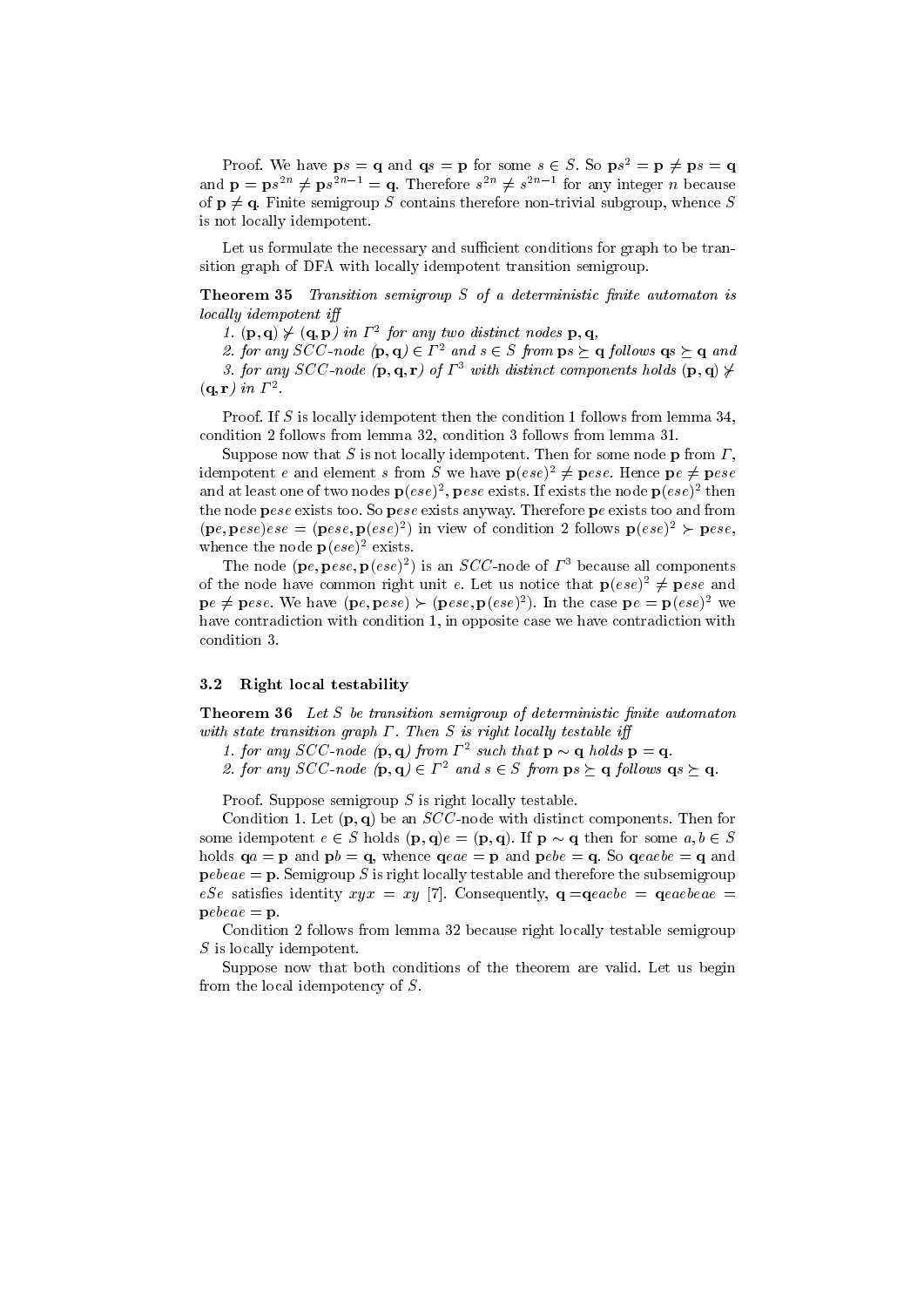If the identity  $x^2 = x$  is not valid in  $eSe$  for some idempotent  $e$  then for some node  $\mathbf{v} \in \Gamma$  and some element  $a \in S$  we have  $\mathbf{v}e$   $\neq \mathbf{v}e$  *eaeae*. At least one of two considered nodes exists. In view of  $v \in \mathcal{V}$  vear- $\mathcal{V}$  veacae the nodes veae, ve exist. Let us denote  $p = ve$ ,  $q = veae$ . Therefore  $(p, q)$  is an *SCC*-node. Notice that  $peae \succ q$ . Hence, by condition 2,  $qee \succ q$ . Now, by by condition 1, in view of  $q \succ q$ eae, we have  $q$ eae = q. So veae = veaeae in spite of our assumption.

Thus the transition semigroup  $S$  is locally idempotent.

If the identity  $xyx = xy$  [7] is not valid in eSe then for some node  $\mathbf{v} \in \Gamma$ , some idempotent e and elements  $a, b \in S$  holds veaebe  $\neq$  veaebeae. So the node **veaebe** exists. Let us denote  $p = veeebe$ . S is locally idempotent and therefore  $p = veeaebaaebe$ . Consequently, the node  $q = veeaebaae$  exists too. We have  $p \neq$ **q**. The node (**v**eaebe, **v**eaebeae) =  $(\mathbf{p}, \mathbf{q})$  is an *SCC*-node from  $\Gamma^2$ . It is clear that  $p = veeebe \succ veaebeae = q$ . Then  $q = veaebeae \succ veaebeaebe = veaebe = p$ . So  $p \sim q$  and  $p \neq q$  in spite of the condition 1.

#### 3.3 Left local testability

**Lemma 37** Let reduced DFA  $\bf{A}$  with state transition graph  $\Gamma$  and transition semigroup S be left locally testable. Suppose that for SCC-node  $(\mathbf{p}, \mathbf{q})$  of  $\Gamma^2$ holds  $\mathbf{p} \succ \mathbf{q}$ .

Then for any  $s \in S$  holds  $\mathbf{p}s \succ \mathbf{q}$  iff  $\mathbf{q}s \succ \mathbf{q}$ .

Proof. Suppose  $A$  is left locally testable. Then the transition semigroup  $S$  of the automaton is finite, aperiodic and for any idempotent  $e \in S$  the subsemigroup  $eSe$  is idempotent [7].

For some  $a, e = e^2 \in S$  holds  $\mathbf{p}a = \mathbf{q}$ ,  $(\mathbf{p}, \mathbf{q})e = (\mathbf{p}, \mathbf{q})$ . So we have  $\mathbf{p}es = \mathbf{p}s$ and  $\mathbf{a}es = \mathbf{a}s$ .

If we assume that  $\mathbf{p}s \succ \mathbf{q}$ , then for some b from S holds  $\mathbf{p}sb = \mathbf{q}$ , whence  $\mathbf{p}e s b e = \mathbf{q}$ . In idempotent subsemigroup  $eSe$  we have  $e s b e = (e s b e)^2$ . Therefore  $qesbe = p(esbe)^2 = pesbe = q$  and  $qes = qs \ge q$ .

If we assume now that  $\mathbf{q}s \succeq \mathbf{q}$ , then for some  $d \in S$  holds  $\mathbf{q}sde = \mathbf{q}$ . For some  $a \in S$  holds  $pa = q$  because of  $p \succeq q$ . So  $q$ sde =  $q$ esde = q and peaesde = q. The subsemigroup  $eSe$  satisfies identity  $xyx = yx$ , therefore eaesde = esdeaesde. So  $q = peaesde = pesdeaesde$ . Hence,  $pes = ps \succ q$ .

**Lemma 38** Let reduced DFA  $\bf{A}$  with state transition graph  $\Gamma$  be left locally testable.

If the node  $({\bf p},{\bf q},{\bf r})$  is an SCC-node of  $\mathnormal{\Gamma}^3$ ,  $({\bf p},{\bf r})\succeq({\bf q},{\bf r})$  and  $({\bf p},{\bf q})\succeq({\bf r},{\bf q})$ in  $\Gamma^2$ , then  $\mathbf{r} = \mathbf{q}$ .

$$
\mathbf{P}^{\circ} \mathbf{q} \Big|_{\mathbf{r}} \Big|_{\mathbf{r}} \Bigg|_{\mathbf{r}} \Bigg|_{\mathbf{r}} \Bigg|_{\mathbf{r}}^{\mathbf{p}} \Bigg|_{\mathbf{r}}^{\mathbf{q}} \text{ and } \Bigg|_{\mathbf{r}}^{\mathbf{p}} \Bigg|_{\mathbf{r}}^{\mathbf{p}} \Bigg|_{\mathbf{r}}^{\mathbf{r}} \Bigg|_{\mathbf{r}}^{\mathbf{r}} \Bigg|_{\mathbf{r}}^{\mathbf{r}} \Bigg|_{\mathbf{r}}^{\mathbf{r}} \Bigg|_{\mathbf{r}}^{\mathbf{r}} \Bigg|_{\mathbf{r}}^{\mathbf{r}} \Bigg|_{\mathbf{r}}^{\mathbf{r}} \Bigg|_{\mathbf{r}}^{\mathbf{r}} \Bigg|_{\mathbf{r}}^{\mathbf{r}} \Bigg|_{\mathbf{r}}^{\mathbf{r}} \Bigg|_{\mathbf{r}}^{\mathbf{r}} \Bigg|_{\mathbf{r}}^{\mathbf{r}} \Bigg|_{\mathbf{r}}^{\mathbf{r}} \Bigg|_{\mathbf{r}}^{\mathbf{r}} \Bigg|_{\mathbf{r}}^{\mathbf{r}} \Bigg|_{\mathbf{r}}^{\mathbf{r}} \Bigg|_{\mathbf{r}}^{\mathbf{r}} \Bigg|_{\mathbf{r}}^{\mathbf{r}} \Bigg|_{\mathbf{r}}^{\mathbf{r}} \Bigg|_{\mathbf{r}}^{\mathbf{r}} \Bigg|_{\mathbf{r}}^{\mathbf{r}} \Bigg|_{\mathbf{r}}^{\mathbf{r}} \Bigg|_{\mathbf{r}}^{\mathbf{r}} \Bigg|_{\mathbf{r}}^{\mathbf{r}} \Bigg|_{\mathbf{r}}^{\mathbf{r}} \Bigg|_{\mathbf{r}}^{\mathbf{r}} \Bigg|_{\mathbf{r}}^{\mathbf{r}} \Bigg|_{\mathbf{r}}^{\mathbf{r}} \Bigg|_{\mathbf{r}}^{\mathbf{r}} \Bigg|_{\mathbf{r}}^{\mathbf{r}} \Bigg|_{\mathbf{r}}^{\mathbf{r}} \Bigg|_{\mathbf{r}}^{\mathbf{r}} \Bigg|_{\mathbf{r}}^{\mathbf{r}} \Bigg|_{\mathbf{r}}^{\mathbf{r}} \Bigg|_{\mathbf{r}}^{\
$$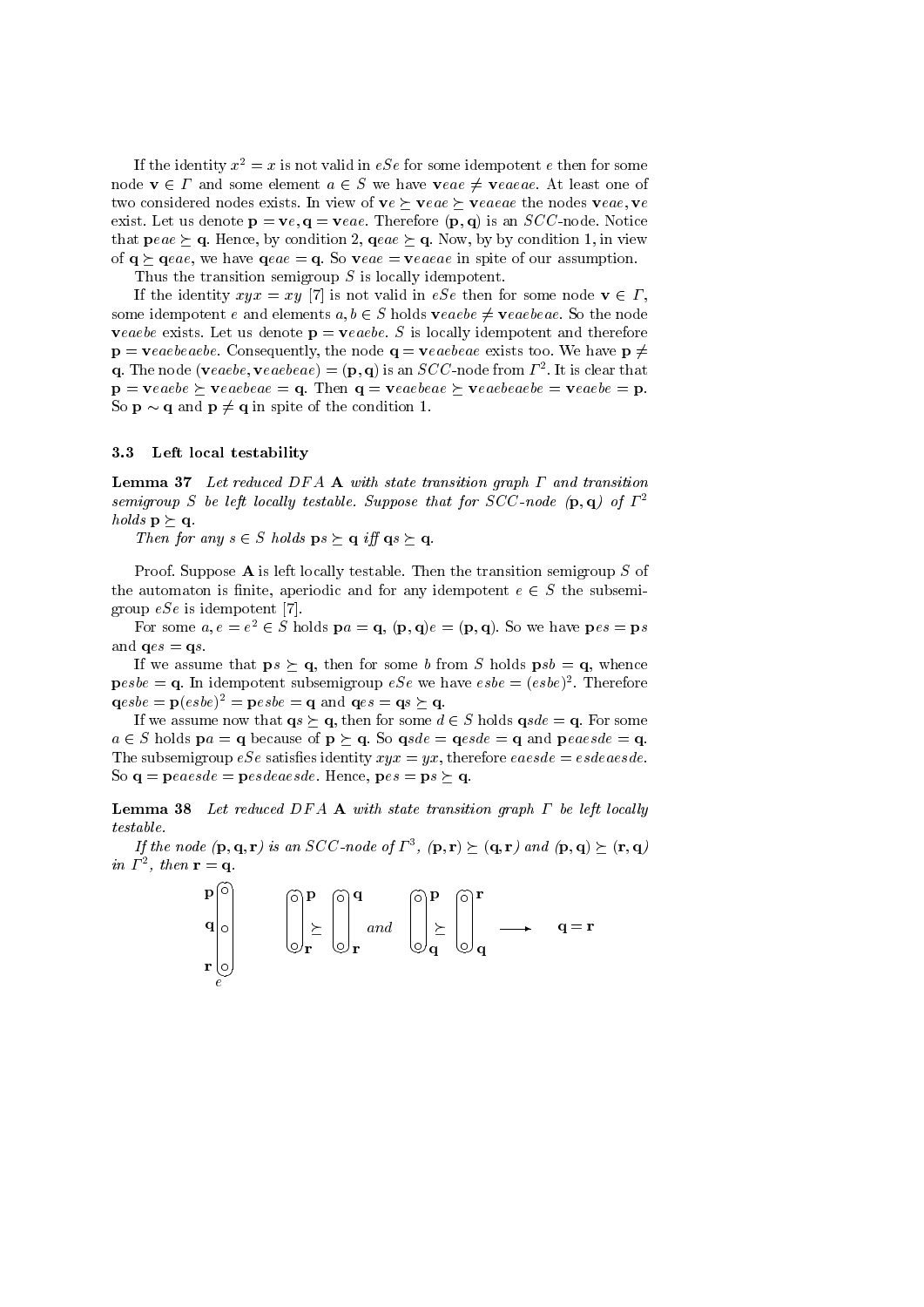Proof. Suppose  $A$  is left locally testable. Then the transition semigroup S of the automaton is finite, aperiodic and for any idempotent  $e \in S$  the subsemigroup  $eSe$  is idempotent [7].

Let us consider the nodes  $\mathbf{p}, \mathbf{q}, \mathbf{r}$  from  $\Gamma$  such that the conditions of lemma are valid for them. From  $(p, r) \succeq (q, r)$  and  $(p, q) \succeq (r, q)$  follows  $(p, r)s =$  $(\mathbf{q}, \mathbf{r})$  and  $(\mathbf{p}, \mathbf{q})t = (\mathbf{r}, \mathbf{q})$  for some  $s, t \in S$  and  $(\mathbf{p}, \mathbf{q}, \mathbf{r})e = (\mathbf{p}, \mathbf{q}, \mathbf{r})$ , for some idempotents  $e \in S$ . We can take  $s, t$  from  $eSe$ . Therefore

$$
ese = s, ete = t, s^2 = s, t^2 = t
$$

So  $\mathbf{p}s = \mathbf{q}$ ,  $\mathbf{r}s = \mathbf{r}$ ,  $\mathbf{p}t = \mathbf{r}$ ,  $\mathbf{q}t = \mathbf{q}$ . Let us notice that  $\mathbf{q}s = \mathbf{p}s^2 = \mathbf{p}s = \mathbf{q}$ . Analogously,  $\mathbf{r}t = \mathbf{r}$ .

We have  $psts = qts = qs = q$ . Then  $pts = rs = r$ . The identity  $xyx = yx$  is valid in subsemigroup  $eSe$ , whence  $q = psts = pts = r$ .

Let us formulate the necessary and sufficient conditions for graph to be transition graph of DFA with left locally testable transition semigroup.

**Theorem 39** Let S be transition semigroup of a deterministic finite automaton with state transition graph  $\Gamma$ .

Then  $S$  is left locally testable iff

1. S is locally idempotent,

2. for any SCC-node  $(\mathbf{p}, \mathbf{q})$  of  $\Gamma^2$  such that  $\mathbf{p} \succeq \mathbf{q}$  and for any  $s \in S$  we have  $ps \succeq q$  iff  $qs \succeq q$  and

3. If for arbitrary nodes  $\mathbf{p}, \mathbf{q}, \mathbf{r} \in \Gamma$  the node  $(\mathbf{p}, \mathbf{q}, \mathbf{r})$  is SCC-node of  $\Gamma^3$ ,  $(\mathbf{p}, \mathbf{r}) \succeq (\mathbf{q}, \mathbf{r})$  and  $(\mathbf{p}, \mathbf{q}) \succeq (\mathbf{r}, \mathbf{q})$  in  $\Gamma^2$ , then  $\mathbf{r} = \mathbf{q}$ .

Proof. Suppose semigroup S is left locally testable. Then S is locally idempotent [7]. Second and third conditions of our theorem follow from lemmas 37 and 38, correspondingly.

Suppose now that the conditions of the theorem are valid but for an arbitrary node **p**, an arbitrary idempotent  $e \in S$  and two elements  $s, t \in eSe$  holds **psts**  $\neq$ pts. By condition 1,

 $s^2 = s, t^2 = t, tsts = ts, stst = st, tssts = ts$ 

At least one of two nodes  $psts = q$  and  $pts = r$  exists. Therefore pe exists too. We have  $(\mathbf{p}e, \mathbf{p}ts)sts = (\mathbf{p}sts, \mathbf{p}ts)$ . Therefore the existence of the node  $pts = r$  implies by condition 2 the existence of the node  $psts = q$ . Analogously, from  $(\mathbf{p}e, \mathbf{p}sts)ts = (\mathbf{p}ts, \mathbf{p}sts)$  and existence of the node  $\mathbf{p}sts = \mathbf{q}$  follows by condition 2 the existence of the node  $pts = r$ .

The node  $(\mathbf{p}e, \mathbf{q}, \mathbf{r})$  is an  $SCC$ -node because all his components have common right unit e. We have  $(p, r)$ sts =  $(psts, ptssts) = (q, pts) = (q, r)$ . Analogously,  $(\mathbf{p}, \mathbf{q})$ ts =  $(\mathbf{p}ts, \mathbf{p}ststs) = (\mathbf{r}, \mathbf{p}sts) = (\mathbf{r}, \mathbf{q})$ . Thus,

$$
(\mathbf{p}e, \mathbf{r}) \succ (\mathbf{q}, \mathbf{r}), (\mathbf{p}e, \mathbf{q}) \succ (\mathbf{r}, \mathbf{q})
$$

Now by the third condition of the theorem,  $\mathbf{r} = \mathbf{q}$ . Therefore  $\mathbf{p}sts = \mathbf{p}ts$ . The node **p** is an arbitrary node, whence  $sts = ts$  for every two elements  $s, t \in$ eSe. Consequently, the subsemigroup eSe satisfies identity  $xyx = yx$ . Thus the semigroup  $S$  is left locally testable.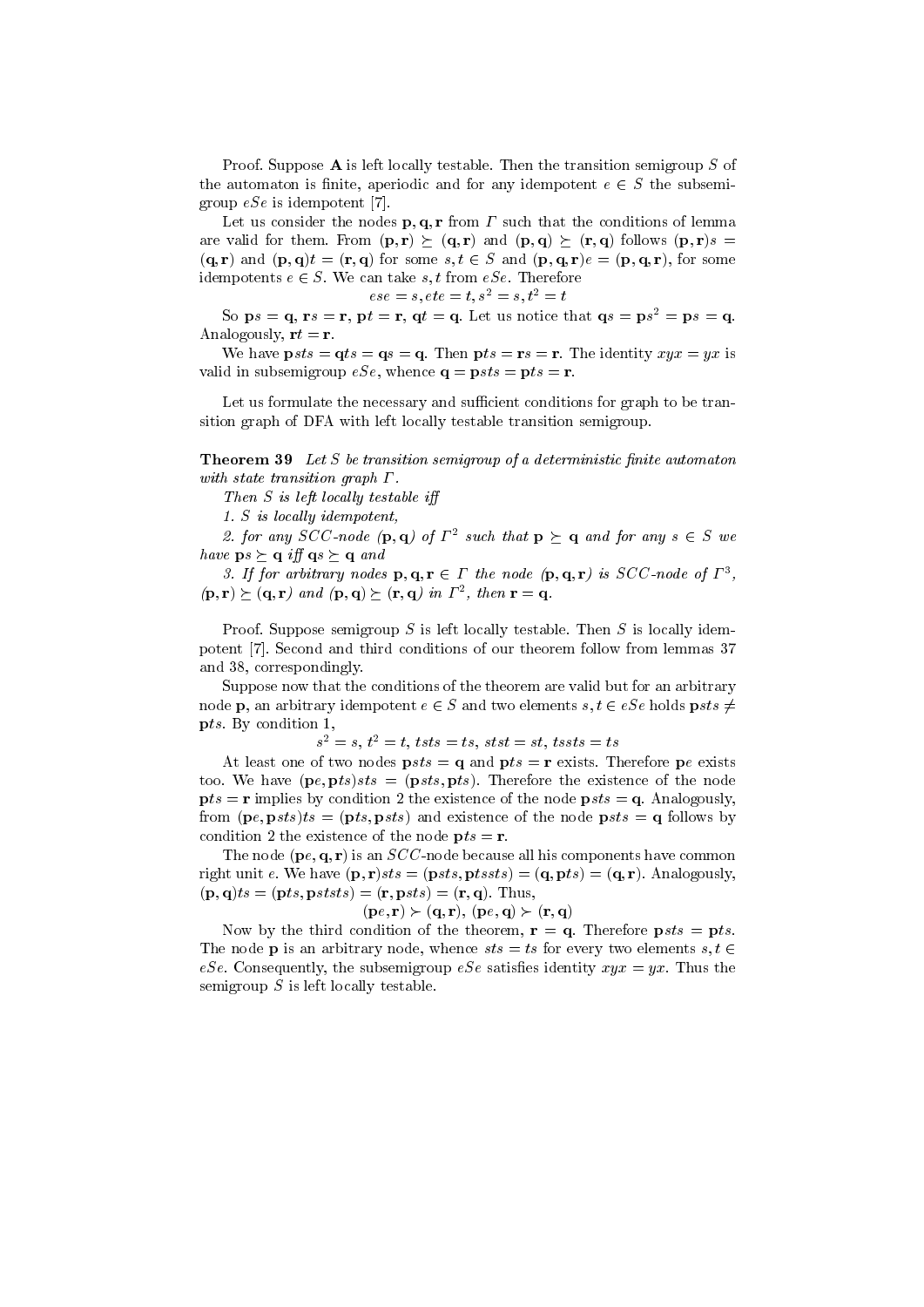#### 4 Semigroups

**Lemma 41** Let  $S$  be a finite locally idempotent semigroup. The following two conditions are equivalent in S:

a) S satisfies locally the identity  $xyx = xy$  (S is right locally testable).

b) No two distinct idempotents e, i from S such that  $ie = e, ei = i$  have a common right unit in S. That is, there is no idempotent  $f \in S$  such that  $e = ef$ and  $i = if$ .

Proof. Suppose the identity  $xy = xyx$  is valid in subsemigroup uSu for any idempotent u and for some idempotents e, i in S we have  $ie = e$ ,  $ei = i$ . Suppose f is a common right unit of e, i. The identity  $xyx = xy$  in fSf and equality  $ei = i$  imply  $i = ei = ef\hat{eff} = ef\hat{eff} = ei = ei = ei$ . Thus the idempotents  $e, i$ are not distinct.

Suppose now that uSu does not satisfy the identity  $xyx = xy$  for some idempotent u. Notice that  $uSu$  is an idempotent semigroup. So for some a, b of S, uaubuau  $\neq$  uaubu. For two distinct idempotents  $i = u$ aubuau and  $e = u$ aubu with common right unit u we have  $ie = uaubuauuaubu = uaubuuu = uaubu =$ e and  $ei = uaubuaubuau = uaubua = i$ .

So two distinct idempotents e, i from S such that  $ie = e, ei = i$  have a common right unit  $u$  in  $S$ .

The following lemma is proved analogously:

**Lemma 42** Let  $S$  be a finite locally idempotent semigroup. The following two conditions are equivalent in S:

a) S satisfies locally the identity  $xyz = yx$  (S is left locally testable).

b) No two distinct idempotents e, i from S such that  $ie = i, ei = e$  have a common left unit in S. That is, there is no idempotent  $f \in S$  such that  $e = fe$ and  $i = fi$ .

Recall that a semigroup  $A$  is a right [left] zero semigroup if  $A$  satisfies the identity  $xy = y(xy = x)$ . A right [left] locally testable semigroup is locally idempotent [7]. Then from the last two lemmas follows

**Theorem 43** A finite semigroup S is right [left] locally testable iff S is locally idempotent and no two distinct idempotents  $e$ , i from right [left] zero subsemigroup have a common right [left] unit in S.

# 5 An algorithm for semigroup

The following proposition is useful for the algorithm.

**Lemma 51** [13] Let E be the set of idempotents of a semigroup S of size n represented as an ordered list. Then there exists an algorithm of order  $n^2$  that reorders the list so that the maximal left [right] zero subsemigroups of S appear consecutively in the list.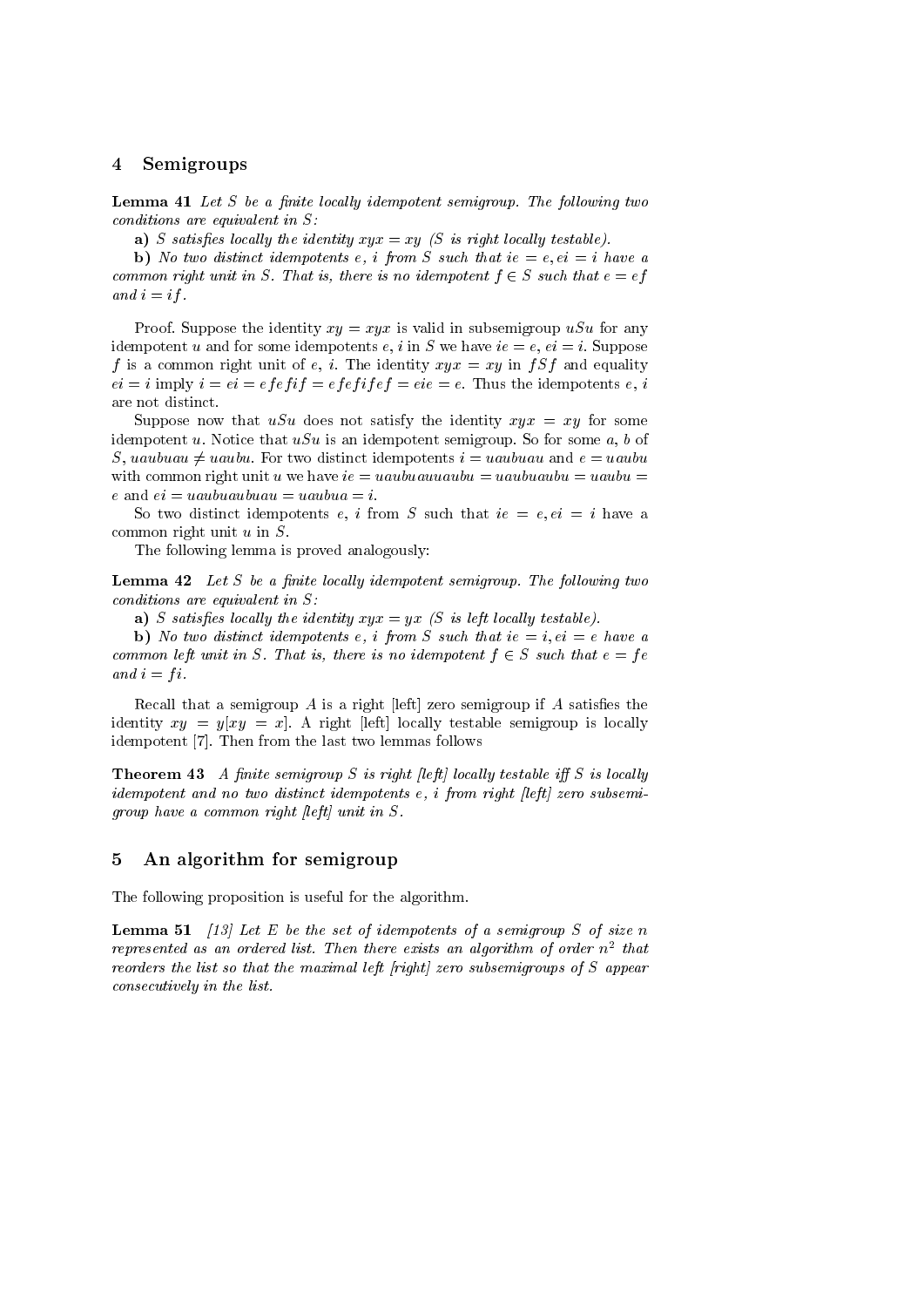#### 1. Testing whether a finite semigroup  $S$  is right [left] locally testable.

Suppose  $|S| = k$ . We begin by finding the set of idempotents E. This is a linear time algorithm. Then let us verify local idempotency. For every  $e \in E$  and every  $s \in S$  let us check condition  $ese = (ese)^2$ . If the condition does not hold for some pair, the semigroup is not locally idempotent and therefore not right locally testable (theorem 43). This takes  $O(k^2)$  steps.

Now we reorder  $E$  according to lemma 51 in a chain such that the subsemigroups of right [left] zeroes form intervals in this chain. We note the bounds of these intervals. We find for each element  $e$  of  $E$  the first element  $i$  in the chain such that  $e$  is a right [left] unit for i. Then we find in the chain the next element *j* with the same unit e. If i and j belong to the same subsemigroup of right [left] zeroes we conclude that  $S$  is not right [left] testable (Lemma 41) and stop the process. If they are in different right [left] zero semigroups, we replace  $i$  by  $j$  and continue the process of finding a new j. This takes  $O(k^2)$  steps.

Finding the maximal subsemigroup of right [left] zeroes containing a given idempotent needs  $k$  steps. So for to reorder  $E$  we need at most  $k^2$  steps. The time and the space complexity of the algorithm is  $O(k^2)$ .

#### 6 Graph algorithms

Let n be the sum of the nodes and edges of  $\Gamma$ . The first-depth search ([1], [10] or [15]) will be used for SCC search, for reachability table for triples and for checking condition 2 of theorems 35 and 36.

Table of reachability for triples

Suppose  $SCC$  of  $\Gamma$ ,  $\Gamma^3$  and the table of reachability are known. For every  $SCC$ -node **q** of the graph  $\varGamma$  let us form by help of the first-depth search on  $\varGamma^2$ the following relation L [I] on  $\Gamma: \mathbf{p}L\mathbf{r}$  if  $(\mathbf{p}, \mathbf{q}) \succ (\mathbf{r}, \mathbf{q})$  [p $I\mathbf{r}$  if  $(\mathbf{p}, \mathbf{q}) \succ (\mathbf{q}, \mathbf{r})$ ]. For every node  $(p, q)$  we form set of nodes **r** such that  $p\text{L}_r$  [pIr]. We use an auxiliary array for this aim: for every node  $(p, q)$  and for every node s, we form set of pointers to nearest successors  $(\mathbf{t}, \mathbf{s})$   $[(\mathbf{s}, \mathbf{t})]$  of  $(\mathbf{p}, \mathbf{q})$ .

If  $(p, q, r)$  is an *SCC*-node with distinct components and  $pLr$  [pIr] then we add the triple  $({\bf p},{\bf q},{\bf r})$  to the set  $Left$  [LocId].  $(O(n^3)$  time and space complexity).

# 6.1 Graph of automaton with locally idempotent transition semigroup

The algorithm is based on the theorem 35. Let us recognize the reachability on the graph  $\Gamma$  and form the table of reachability for all pairs of  $\Gamma$ . The time required for this step is  $O(|\Gamma|^2)$ .

We find graph  $\Gamma^2$  and all  $SCC$  of the graph  $(O(n^2)$  time complexity). If the nodes  $(\mathbf{p}, \mathbf{q})$  and  $(\mathbf{q}, \mathbf{p})$  belong to common  $SCC$  then the transition semigroup is not locally idempotent (condition 1).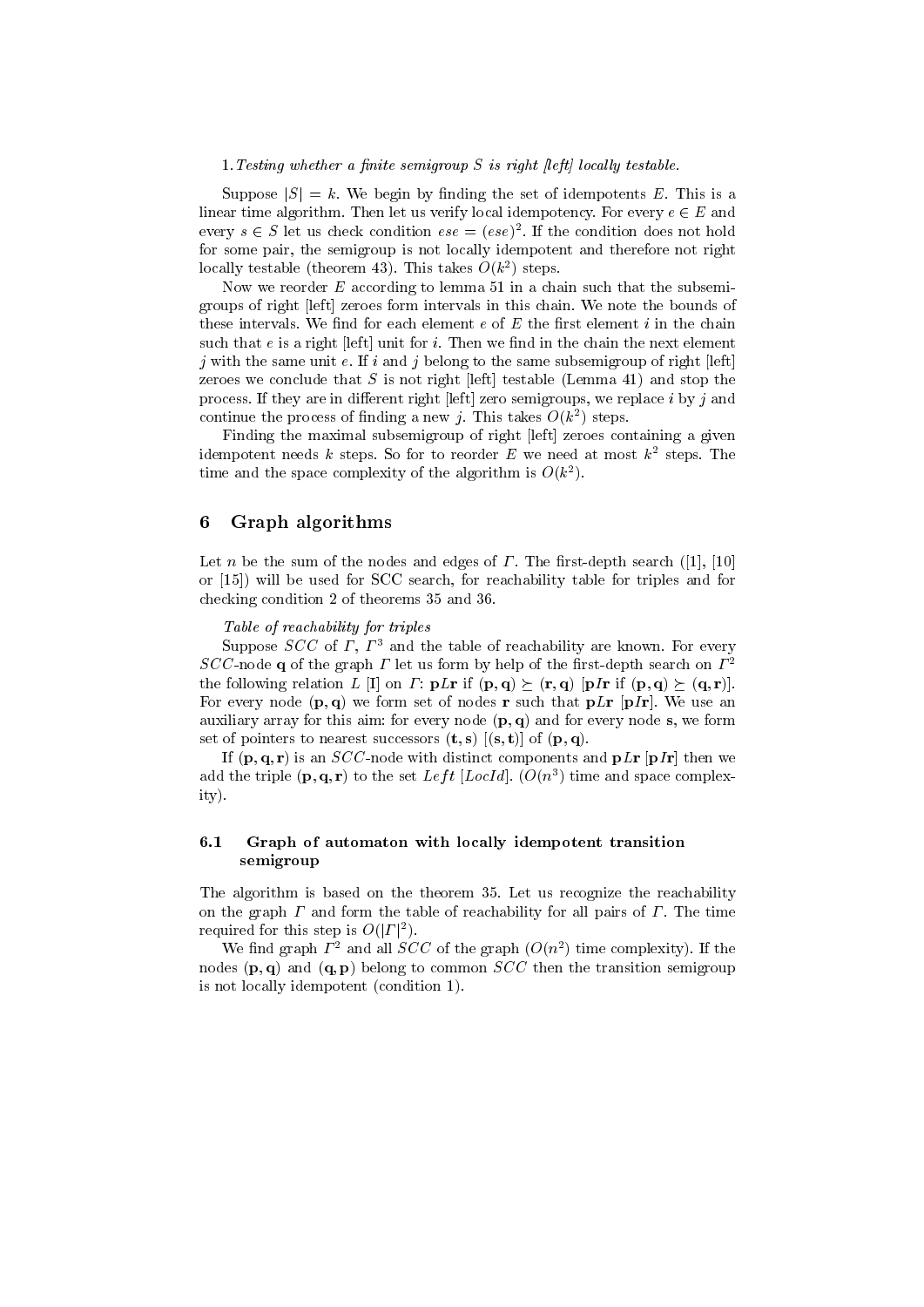For check the condition 2 of the theorem let us add to the graph  $\varGamma^2$  new node  $({\bf 0},{\bf 0})$  with edges from this node to every  $SCC\text{-node}$   $({\bf p},{\bf q})$  from  $\varGamma^2$  such that  $p \succ q$ . Let us consider first-depth search from the node  $(0,0)$  (the unique starting point of any path).

Let us fix the node **q** after going through the edge  $(0, 0) \rightarrow (p, q)$ . We do not visit edges  $(\mathbf{r}, \mathbf{s}) \rightarrow (\mathbf{r}, \mathbf{s})\sigma$  such that  $\mathbf{r}\sigma \not\sim \mathbf{s}$ . In the case that for the node  $(\mathbf{r}, \mathbf{s})$ from two conditions  $r\sigma \succeq q$  and  $s\sigma \succeq q$  only the first is valid the condition 2 does not hold, the transition semigroup is not locally idempotent and the algorithm stops.

Let us find graph  $\Gamma^3$ , all  $SCC$  of the graph  $\Gamma^3$  and mark all  $SCC$ -nodes with three distinct components such that the first component is ancestor of two others.  $(O(n^3)$  time complexity).

Let us go to the condition 3 of the theorem 35. We form a table of triples *LocId* (see algorithm for table of reachability above). If some  $SCC$ -node  $(\mathbf{p}, \mathbf{q}, \mathbf{r})$ from  $\Gamma^3$  with distinct components belongs to  $Locald$  then the condition 3 does not hold and the semigroup is not locally idempotent.

The whole time and space complexity of the algorithm is  $O(n^3)$ .

#### 6.2 Right local testability of DFA

The algorithm is based on the theorem 36. Let us form a table of reachability of the graph  $\Gamma$ , find all  $SCC$  of  $\Gamma$ ,  $\Gamma^2$  and all  $SCC$ -nodes of  $\Gamma^2$ .  $(O(n^2)$  time complexity).

Let us verify the condition 1 of the theorem. For every  $SCC$ -node  $(p, q)$  $(\mathbf{p} \neq \mathbf{q})$  from  $\Gamma^2$  let us check the condition  $\mathbf{p} \sim \mathbf{q}$ . If the condition holds the automaton is not right locally testable.  $(O(n^2)$  time complexity).

For check the condition 2 of the theorem let us add to the graph  $\mathit{\Gamma}^{2}$  new node  $({\bf 0},{\bf 0})$  with edges from this node to every  $SCC\text{-node}$   $({\bf p},{\bf q})$  from  $\varGamma^2$  such that  $p \succeq q$ . Let us consider first-depth search from the node  $(0, 0)$  (the unique begin of any path).

Let us fix the node **q** after going through the edge  $(0,0) \rightarrow (p,q)$ . We do not visit edges  $(\mathbf{r}, \mathbf{s}) \to (\mathbf{r}, \mathbf{s})\sigma$  such that  $\mathbf{r} \sigma \not\succeq \mathbf{s}$ . In the case that for the node  $(\mathbf{r}, \mathbf{s})$ from two conditions  $\mathbf{r}\sigma \succ \mathbf{q}$  and  $\mathbf{s}\sigma \succ \mathbf{q}$  only the first is valid the algorithm stops and the condition 2 does not hold. The automaton is not right locally testable in this case.  $(O(n^2)$  time complexity).

The whole time and space complexity of the algorithm is  $O(n^2)$ .

#### 6.3 Left local testability of DFA

The algorithm is based on the theorem 39. Let us form a table of reachability on the graph  $\Gamma$  and find all  $SCC$  of  $\Gamma$ . Let us find  $\Gamma^2$  and all  $SCC$  of  $\Gamma^2$ .  $(O(n^2)$ time complexity).

Let us check the local idempotency  $(O(n^3)$  time complexity).